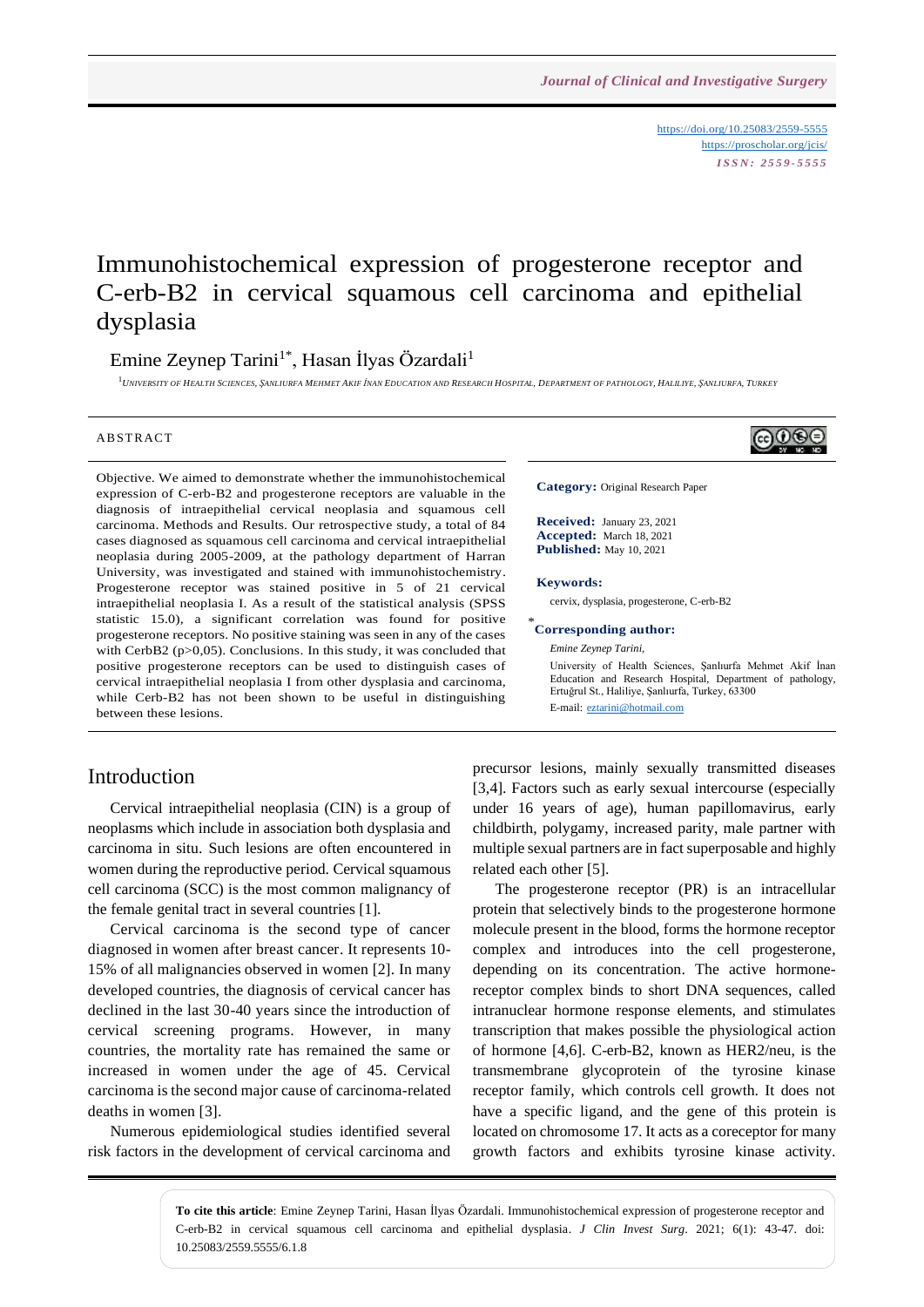Amplification was detected due to amino acid changes with point mutations in C-erb-B2 gene. When it is overexpressed, it is considered an oncogene [7,8]. C-erb-B2 expression is present in several carcinomas, such as the ovaries, breast, endometrium, lung, bladder and gastrointestinal tract [9]. It has been reported in recent years that several additional examination methods can be used to differentiate between different CIN lesions, and from other benign and malignant lesions. Such method is immunohistochemistry. Immunohistochemical analysis of various markers has been performed on CIN and SCC lesions, and some of them proved to be valuable in the diagnosis of these lesions [1].

The aim of this study was to demonstrate by immunohistochemical methods whether the presence of Cerb-B2 and progesterone receptor is valuable in the diagnosis of CIN lesions, and SCCs originating from the squamous epithelium of the cervix.

# Materials and Methods

A total of 84 cases, diagnosed with cervical SCC and dysplasia in the Department of Pathology of Harran University School of Medicine, between 2005 and 2009, were included in the study. 40 of our cases consisted in cervical biopsy, 29 of them involved Loop Electrosurgical Excision Procedure (LEEP) and 15 of them implied the hysterectomy piece study.

The blocks and slides belonging to the cases were removed from the archives and re-cuts were taken from the required blocks and stained with hematoxylin & eosin. Hematoxylin & eosin-stained lamellae of the cases were reevaluated and reclassified as invasive SCC, CIN III, CIN II and CIN I. One appropriate block for each case was selected for immunohistochemical evaluation.

Sections were taken from paraffin blocks for immunohistochemical study. Immunohistochemical staining was performed using Progesterone receptor (NeoMarkers Catalog No. PgR 636) and C-erb-B2 (NeoMarkers Catalog No. RM 9103-R7). DAB chromogen was used as a chromogen.

In our study, endometrium tissue for progesterone receptor and infiltrative ductal carcinoma case for C-erb-B2 were used as positive control.

Progesterone receptor scoring was performed on nuclear staining. Negative nuclear staining was considered as "score 0" and positive nuclear staining as "score 1".

C-erb-B2 scoring was performed according to cytoplasmic membrane staining in cells. Negative membrane staining was scored as 0 and positive membrane staining as score 1. The correlation between progesterone receptor and C-erb-B2 scores on one hand, and dysplasia and carcinoma on the other hand was assessed using Chi-Square test in the SPSS 11 package program. Values of p<0.05 were considered significant.

### Results

 A total of 84 cases were studied. The cases ranged from 22-76 years and the average age was 47 years. After histopathological evaluation, CIN1 was found in 21 cases, CIN2 in 21 cases, CIN3 in 21 cases and invasive SCC in 21 cases. The distribution of the cases according to age groups and diagnosis is presented in Table 1.

| <b>Table 1.</b> The distribution of the cases according to the age group |           |           |           |           |           |           |       |
|--------------------------------------------------------------------------|-----------|-----------|-----------|-----------|-----------|-----------|-------|
| Age                                                                      | $20 - 29$ | $30 - 39$ | $40 - 49$ | $50 - 59$ | $60 - 69$ | $70 - 79$ | Total |
| Number of cases                                                          |           | 19        | 27        |           |           |           | 84    |
| $\%$                                                                     |           | 22        | 32        | 23        |           |           | 100   |

Of 21 CIN I cases, the youngest was 22 years old, the oldest was 71 years old, and the mean age was 39 years. Of 21 CIN II cases, the youngest was 29 years old, the oldest was 74 years old, and the mean age was 44 years. In a total of 21 CIN III cases, these ages (youngest/ oldest/ mean) were 36, 75 and 46 respectively. In invasive carcinoma cases, these values were found as 46, 76 and 57 respectively.

Of the total 84 cases examined, 5 were positive for progesterone receptor. All positive cases were CIN I lesions (Figure 1) and no positive staining was observed in CIN II, III and invasive SCC cases. The results are presented in Table 2. There was a significant difference in PR expression between CIN I group and other groups ( $p =$ 0.001). C-erb-B2 staining was not detected in any of the 84 cases examined. The results are shown in Table 3 for C- erb-B2 scores (CIN: Cervical intraepithelial neoplasia, SCC: squamous cell carcinoma).



**Figure 1**. Progesterone receptor positive in Cervical intraepithelial neoplasia I (CIN I) (İHK, X100)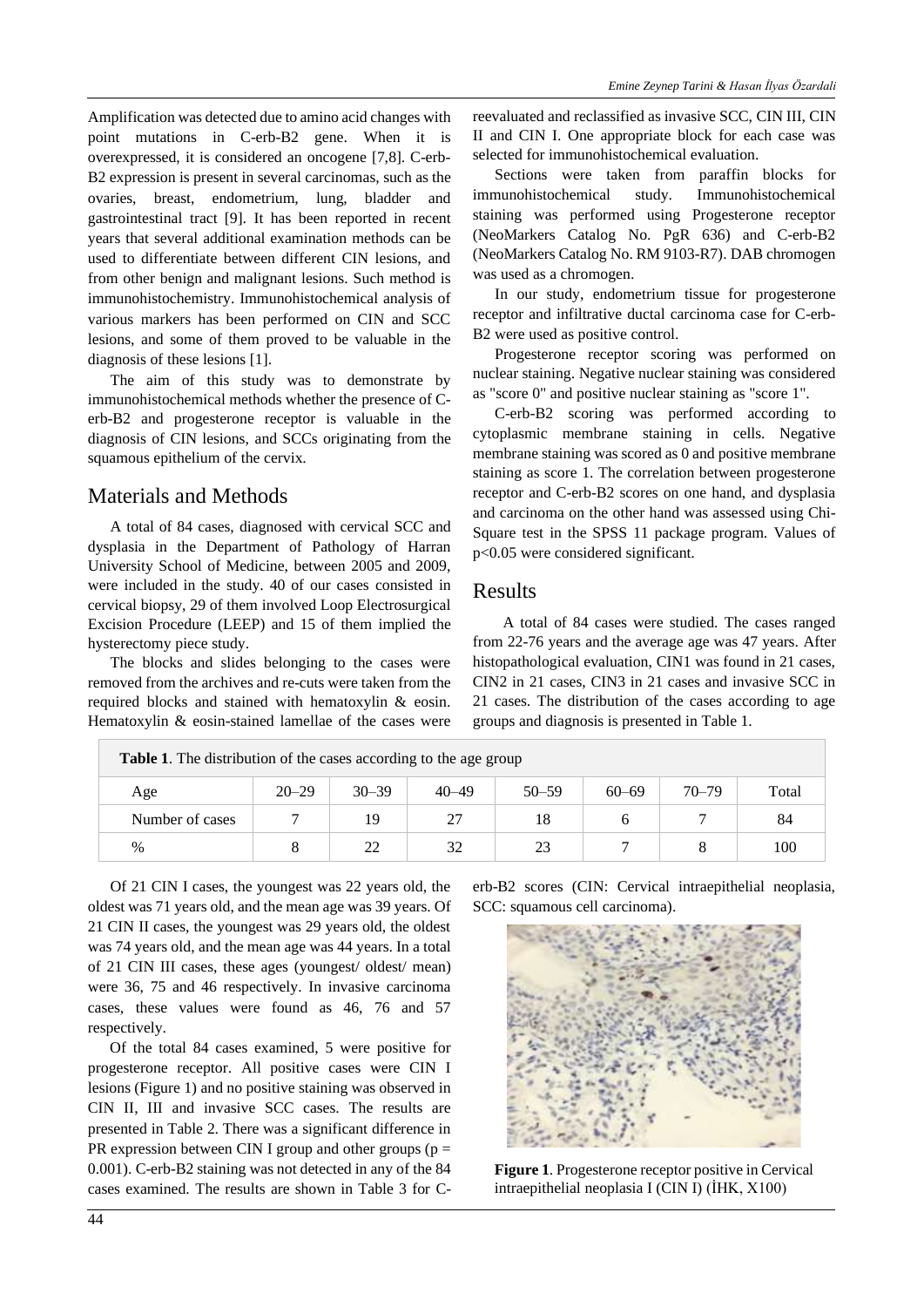E

|          | Table 2. Progesterone receptor scores (CIN:<br>Cervical intraepithelial neoplasia, SCC: squamous<br>cell carcinoma) |  |  |                                                   |       |  |  |
|----------|---------------------------------------------------------------------------------------------------------------------|--|--|---------------------------------------------------|-------|--|--|
| Score    |                                                                                                                     |  |  | CIN I   CIN II   CIN III   Invasive<br><b>SCC</b> | Total |  |  |
| Positive | -5                                                                                                                  |  |  |                                                   |       |  |  |

| --------- |    | .  |    |    |
|-----------|----|----|----|----|
| Negative  | 16 | 21 | 21 |    |
| Total     |    | 21 | 21 | 84 |
|           |    |    |    |    |

**Table 3**. There was no difference between the groups in C-erb-B2 expression ( $p$  > 0,05).

| Score    |          |          |              | $CIN I   CIN II   CIN III  $ Invasive<br><b>SCC</b> | Total |
|----------|----------|----------|--------------|-----------------------------------------------------|-------|
| Positive | $\theta$ | $\theta$ | $\mathbf{0}$ | $\theta$                                            |       |
| Negative | 21       | 21       | 21           | 21                                                  | 84    |
| Total    | 21       | 21       | 21           | 21                                                  | 84    |

#### **Discussions**

Invasive cervical carcinoma is the seventh malignant tumor among all cancers and the second malignant tumor in females after breast cancer. It is the first malignancy among gynecological cancers. Around the world, 465.000- 500.000 new cases are detected each year, causing the death of more than 300.000 women every year [10]. CIN lesions were detected in 1.4- 4% of cervical screening studies. CIN III lesions constitute 0.2- 2.7% of all these lesions [11]. CINs are usually seen in women of childbearing age. Invasive cervical carcinoma usually follows after a pre-invasive disease (CIN I-II-III) [12].

Cervical carcinomas can be seen in women at any age (17-90y). However, most tumors arise between decades 4 and 6. CIN lesions usually appear in the mid-twenties, carcinoma in situ at 25- 35 years, and invasive carcinomas after 40 years. It has been reported that the incidence of CIN lesions in women under 20 has increased in recent years, due to the increase in the number of women with a first sexual intercourse under 15 and the number of polygamous women [13]. The incidence of SCC after seventy-five years of age is three times higher than before twenty-five years of age. Some studies in recent years show that the average age of cervical cancer has decreased. This is closely linked to changes related to onset of early sexual activity, and the increase in effective methods of cytological screening [1,7].

In our study the youngest patient was 22 years old, the oldest was 76 years old and the mean age was 47 years. The mean age of CIN I cases in our study was 39 years, the mean age of CIN II cases was 44 years and the mean age of CIN III cases was 46 years. In the case of invasive carcinoma, the mean age was 57 years. These findings are consistent with the literature and support the view that CIN lesions present a prolonged progression.

PR consists of two different structures, alpha and beta. Studies related to progesterone receptor show that this receptor is present in the cell, namely in the nucleus and cytoplasm. This receptor is thought to be involved in stimulating cell proliferation. By immunohistochemical and ultrastructural methods, it can be shown that hormone receptors are placed under or in the nuclear membrane [6,14].

PR has been investigated in several studies, especially in breast and endometrial carcinoma, and has been identified as an important prognostic factor in these tumors [15,16]. In addition, progesterone receptors are known to be important in determining the prognosis and treatment protocol in a group of neoplastic diseases, such as solitary pleural fibrous tumor, hepatocellular carcinoma, and meningioma. PR-positive tumors respond well to hormonal therapy, which is associated with a better prognosis [4,6].

PR is present in ectocervical parabasal cells, endocervical mucosal and glandular cells and metaplastic cells. The receptors in the parabasal cells show immunohistochemically strong expression in the luteal phase of the menstrual cycle and in pregnancy, but weak or no expression in the proliferative phase. In the ectocervical stroma, the PR in the nucleus of fibroblast-like cells can be shown at each stage of the menstrual cycle [17]. Physiologically, this receptor functions less after menopause than during the premenopausal period [18].

In cervical CCS, the investigation of the presence of PR was first performed in 1970s [19]. Many studies show that PR positivity has a very broad range (0- 100%). This is due to the fact that PR changes depending by stages of the menstrual cycle, pre-postmenopausal period, histological type of tumor and DNA ploidy [20]. The positivity of PR in cervical adenocarcinomas is observed in 1/4 of cases [4].

In the PR study of Park et al. including 30 cases with normal cervical tissue, 5 CIN and 10 cervical carcinomas, the PR expression was shown in 16 normal cervix (61%), 4 CIN cases (80%) and 8 carcinomas (80%), while the rate of PR was similar in normal tissue and carcinoma. In the same study, the staining rate was higher in nonkeratinized histological subtypes of cervical carcinomas than in keratinized subtypes [18].

Coelho et al. reported positive immunohistochemical staining for normal and tumorous tissues at 5 CIN I, 3 CIN II, 9 CIN III and 4 SCC cases. However, none of these cases presented epithelial staining [20]. In a study of Monsonego et al. in CIN I, II, III lesions and SCC cases, the positivity level of CIN lesions was higher than for invasive carcinomas and they concluded that there was a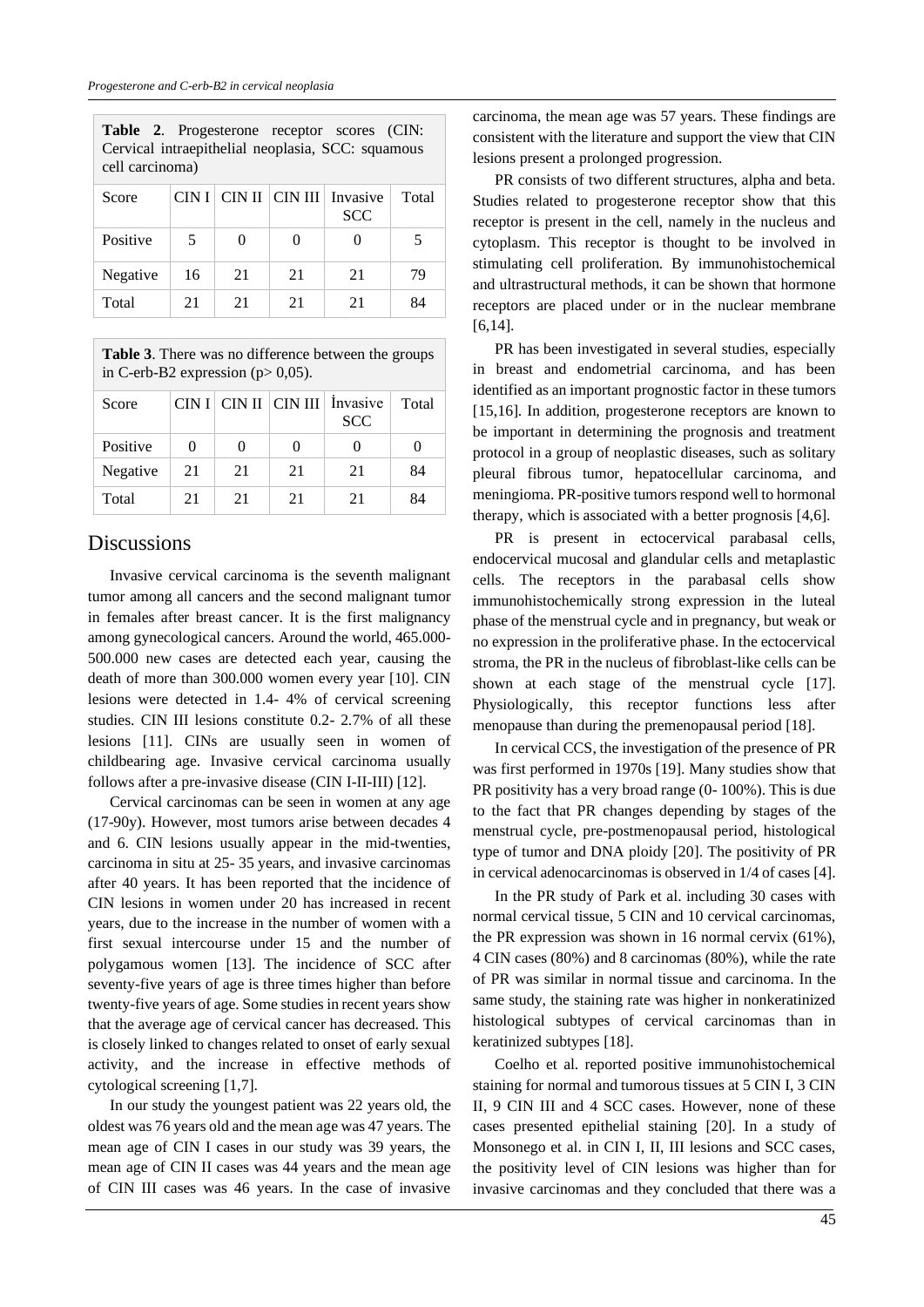partial role of progesterone in malign transformation of the cervix [21]. Çamlıbel and Demircan, in their study investigating PR in cervical cancers, found positive staining in 4 of 10 cervical cancers (40%) [22]. In a study conducted by Konishi et al., PR was expressed in 19 of 26 CIN cases and 13 of 22 invasive carcinoma cases [23].

In his study, Tangjitgamol et al evaluated the immunoreactivity of PR in cervical carcinomas, and only 2 cases showed focal expression [8]. Many studies investigated the effect of hormone receptor expression on the prognosis of cervical carcinoma; the presence and intensity of the hormone receptor shows little or no effect on the development, prognosis, and survival of SCC [19]. In our study, PR was positive only in 5 of the CIN I cases, and negative in the other 79 cases. Staining in the stromal cells was detected in a majority of cases. The statistical rates resulted from our study is relatively similar to that of Monsonego, Christmas and Tangjitgamol.

We think that the significance of PR detected in CIN I lesions may be helpful in differentiating CIN I from other dysplasia and squamous cell carcinoma, but not in normal squamous epithelium because of the presence of PR positivity in normal cervical parabasal and basal cells.

As a result, 5 of 84 cases were positive in immunohistochemical examination with PR, and the overall positivity rate was found as 5. 8%. All PR-positive cases were CIN I, and the overall positive rate was 23.8% in these cases. Our results suggest that PR may be valuable in the diagnosis of CIN I cases, being able to distinguish CIN 1 cases from CIN II, III, and squamous cell carcinoma.

None of the cases had positive staining with C-erb-B2 in the immunohistochemical examination.

## **Conclusions**

As a conclusion, cervical intraepitelial neoplasia is one of the leading causes of cervix cancer. Progesterone receptor may be helpful in the distinction between other dysplasias(CIN II and CIN III) and squamous cell carcinoma of cervical intraepithelial neoplasia I cases. However, Cerb B2 is not useful for distinguishing between precancerous and cancerous lesions in cervix.

## Conflict of interest disclosure

There are no known conflicts of interest in the publication of this article. The manuscript was read and approved by all authors.

# Compliance with ethical standards

Any aspect of the work covered in this manuscript has been conducted with the ethical approval of all relevant bodies and that such approvals are acknowledged within the manuscript.

#### References

- 1. Cheung TH, Chung TK, Lo KW, Yu MY, Krajewski S, Reed JC, Wong YF. Apotosis-related proteins in cervical intraepithelial neoplasia and squamous cell carcinoma of the cervix. *Gynecol Oncol*. 2002;86(1):14-8. doi: 10.1006/gyno.2002.6655
- 2. Mahadevia PS, Tanaka K, Fineberg S. Rosai and Ackerman's Surgical Pathology. 9th edition author: Juan Rosai Mosby, Edinburgh, 2004. *Diagnostic Cytopathology* 2006;34(5): 382-383. doi: 10.1002/dc.20292
- 3. Lewis MJ. A Situational Analysis of cervical cancer in Latin America and the Caribbean. Washington, D.C. PAHO, 2004: 1-18. ISBN: 92 75 12531 7
- 4. Williams PL, Warwick R. Gray's Anatomy. 36th ed. Newyork: Churchill Livingstone, 1980; 1428–1432.
- 5. Yumru E, Bozkurt M, Erşen İ, Önal A. Condyloma accumınata cases characterıstıcs the evalvatıon of the clınıcal symptoms and treatment with the current. *Ege Journal of Medicine*. 2006;45(2):101–107.
- 6. Pretorius RG, Zhang X, Belinson JL, Zhang WH, Ren SD, Bao YP, Qiao YL. Distribution of cervical intraepithelial neoplasia 2, 3 and cancer on the uterine cervix. *J Low Genit Tract Dis*. 2006;10(1):45-50. doi: 10.1097/01.lgt.0000192697.31291.42
- 7. Scanlon VC, Sanders T. Essentials of anatomy and physiology. Fıfth ed. Philadelphia: FA. Davis Company, 2007; 462–470. ISBN-10: 9780803639577
- 8. Boardman LA, Weitzen S, Stanko C. Atypical squamous cells of undetermined significance, human papillomavirus, and cervical intraepithelial neoplasia 2 or 3 in adolescents: ASC-US, age, and high-grade cervical neoplasia. *J Low Genit Tract Dis*. 2006;10(3): 140-5. doi: 10.1097/00128360-200607000-00004
- 9. Chapman GW Jr. Patterns of cervical carcinoma in women of advanced age. *J Natl Med Assoc*. 1997; 89(12):801-4.
- 10. Regauer S, Reich O. CK17 and p16 expression patterns distinguish (atypical) immature squamous metaplasia from high-grade cervical intraepithelial neoplasia (CIN III). *Histopathology*. 2007;50(5):629-35. doi: 10.1111/j.1365-2559.2007.02652.x
- 11. Kumar V, Fausto N, Abbas AK. Robbins & Cotran Pathologic Basis of Disease. 7th ed. Philadelphia: Elsevier Saunders, 2005; 1072–1079. ISBN-10: 0721601871
- 12. Hellweg GD, Doeberitz K, Trunk MJ. Color Atlas of Histopathology of the Cervix Uteri. Second ed. Berlin Heidelberg; Springer, 2006; 7–56, 82–168. ISBN: 978- 3-540-29726-0
- 13. Mills SE, Carter D, Greenson JK, et al. Stenberg's Diagnostic Surgical Pathology. Fourth ed. Philadephia: